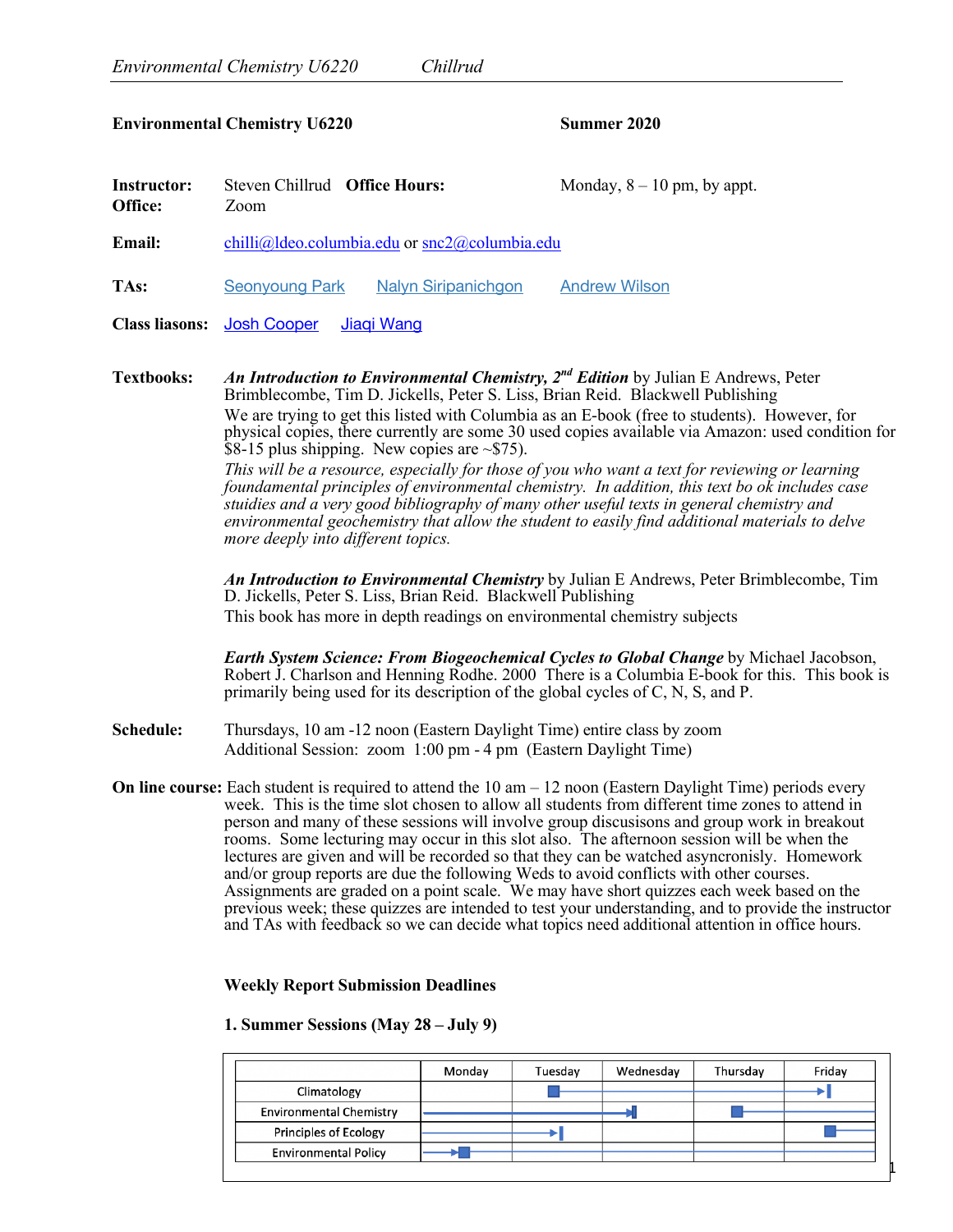Blue boxes indicate when class is held, and when the assignments are given. Arrows extend for the period allotted for each assignment. Arrowheads indicate the day each assignment is due.

For example, climatology assignments are given on Tuesdays and due on Fridays, environmental chemistry assignments are given on Thursdays and due on Mondays, etc.

- **Homework:** The major assignments that will be performed in this course will be laboratory reports, many of which will be completed in small groups. We may have additional exercises that are given during the term, including some that will be evaluated by your peers. Group work can be turned in by a single group member, but all group members should be clearly indicated on what is turned in. All assignments will be turned in using Courseworks in the Assignments tab.
- **Exams:** Material from lectures, labs and readings will be covered on the mid-term exams and the final. To avoid complicated scheduling, the mid-term exam will be given out during the regular class period of Week 3, done independently, and turn in by email to me within 24 hours. It should not be overly complicated to complete within 1-2 hours and will be of a similar format to that of the final. *The final may be a take home exam.*

| Grading: | Midterm Practice Exam:      | Model 1<br>$5\%$ |
|----------|-----------------------------|------------------|
|          | Labs, Assignments, Quizzes: | 35%              |
|          | Final Project               | 20%              |
|          | Final Exam:                 | 25%              |
|          | Participation/Attendance:   | 15%              |
|          |                             | 100%             |

Participation will be based on both attendance during the 10 am – 12 noon (Eastern Daylight Time) time slot when all students are expected to attend, as well as active participation in lectures, discussions, group projects, and of particular note, providing feedback to the recorded lectures and to eachothers presented work. Note that some of this participation will be done via tools for providing threaded discussion and questions to the recorded lectures or group projects; these software tools will be provided.

*I also expect to see each of you individually to discuss any questions you have, your progress, and anything else that comes to mind. My office hours are above which were chosen given the time zones you are all spread across; in addition appointments can be made by email most weekdays during the 8 pm – 10 pm time slot, so this should not be overly difficult.* 

Grading will use the standard 100-90, 80-89, 70-79 grading scale.

**Course Project:** A short group project (15 groups of three students and 2 groups of two students) should be written that examines a research topic in the field of environmental geochemistry. This project should be detailed and show in-depth knowledge and research concerning a *specific* aspect of environmental chemistry. **This paper can pertain to any subject of environmental chemistry, and should (1) identify an environmental problem, (2) identify a key research questions that we need to address to solve that problem, (3) have a thesis statement related to that research question and how it will relate to the (policy-based) solution to the environmental problem, (4) research the scientific literature to support or refute that thesis statement, and (5) use the information presented to propose a path towards solving the environmental problem**. Think about the environment that is affected by that problem, the chemistry that is of interest to the problem, how humans affect it, the stakeholders involved, and suggest a realistic policy-based solution to the problem. It may also contain laboratory, data aggregation, or other research pertaining to the system. It should involve the synthesis of at least 5 research papers from primary literature on the subject. No subjects may be duplicated in the class, although this is seldom a